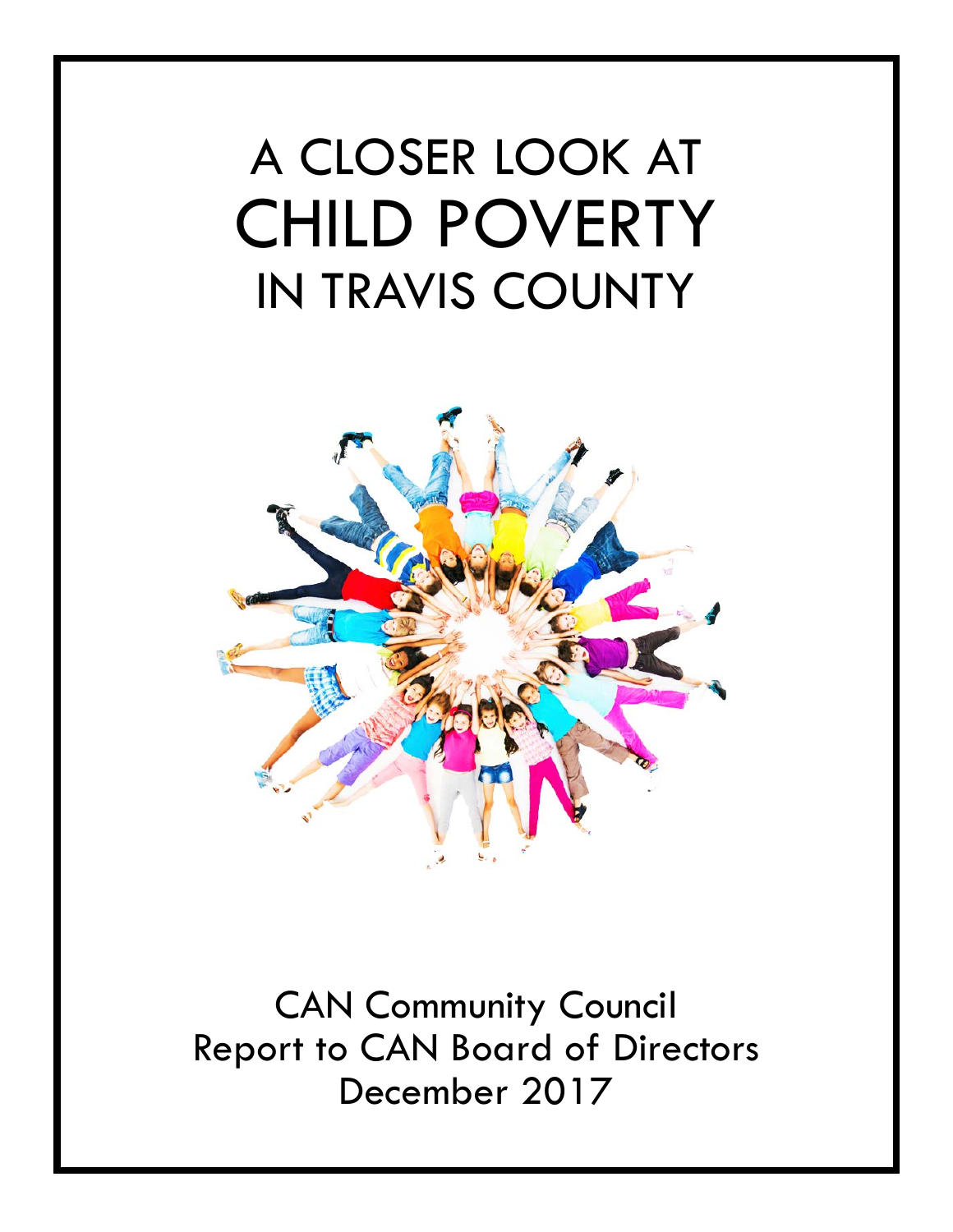# Taking a closer look at the challenges faced by families living in poverty

For its focus in 2017, the CAN Community Council decided to take a deeper dive into exploring the issue of child poverty. We know that poverty has been declining in our community, but a close look at the data shows troubling disparities by race and ethnicity, and those disparities are even more pronounced for children.

Below is a listing of the topics we addressed in our meetings this year. For each conversation, we drew on experts and community members who helped us better understand the barriers and challenges facing children and families living in poverty and the resources that exist to help them build a future of opportunity. The Community Council's observations and recommendations are included on each page of the report. The presentations shared with us throughout the year are linked and can also be found at http://canatx.org/community-council/.

## WE ARE SAFE, JUST & ENGAGED

| How are children impacted by the criminal justice system?   | page 4 |
|-------------------------------------------------------------|--------|
| How do we inspire young people to vote and participate more |        |
|                                                             | page 5 |

# *U*<br>OUR BASIC NEEDS ARE MET

| What is being done to help low income families find housing? | page 6 |
|--------------------------------------------------------------|--------|
| What is being done to address youth homelessness?            | page 7 |

## WE ARE HEALTHY

| How do low income families with children access health services |        |
|-----------------------------------------------------------------|--------|
|                                                                 | page 8 |
| How do we promote the emotional well-being of children?         | page 9 |

## WE ACHIEVE OUR FULL POTENTIAL

| How can we help single-parent households and children living in poverty | page 10 |
|-------------------------------------------------------------------------|---------|
| How do we use our schools as a venue for building community?            | page 11 |
| $\mathcal P$ OVERALL FINDINGS AND RECCOMENDATIONS                       |         |
| Using a family-friendly & person-centered approach                      | page 13 |
|                                                                         | page 14 |
|                                                                         | page 15 |



# 58,111

CHILDREN IN TRAVIS COUNTY LIVE BELOW THE FEDERAL POVERTY LEVEL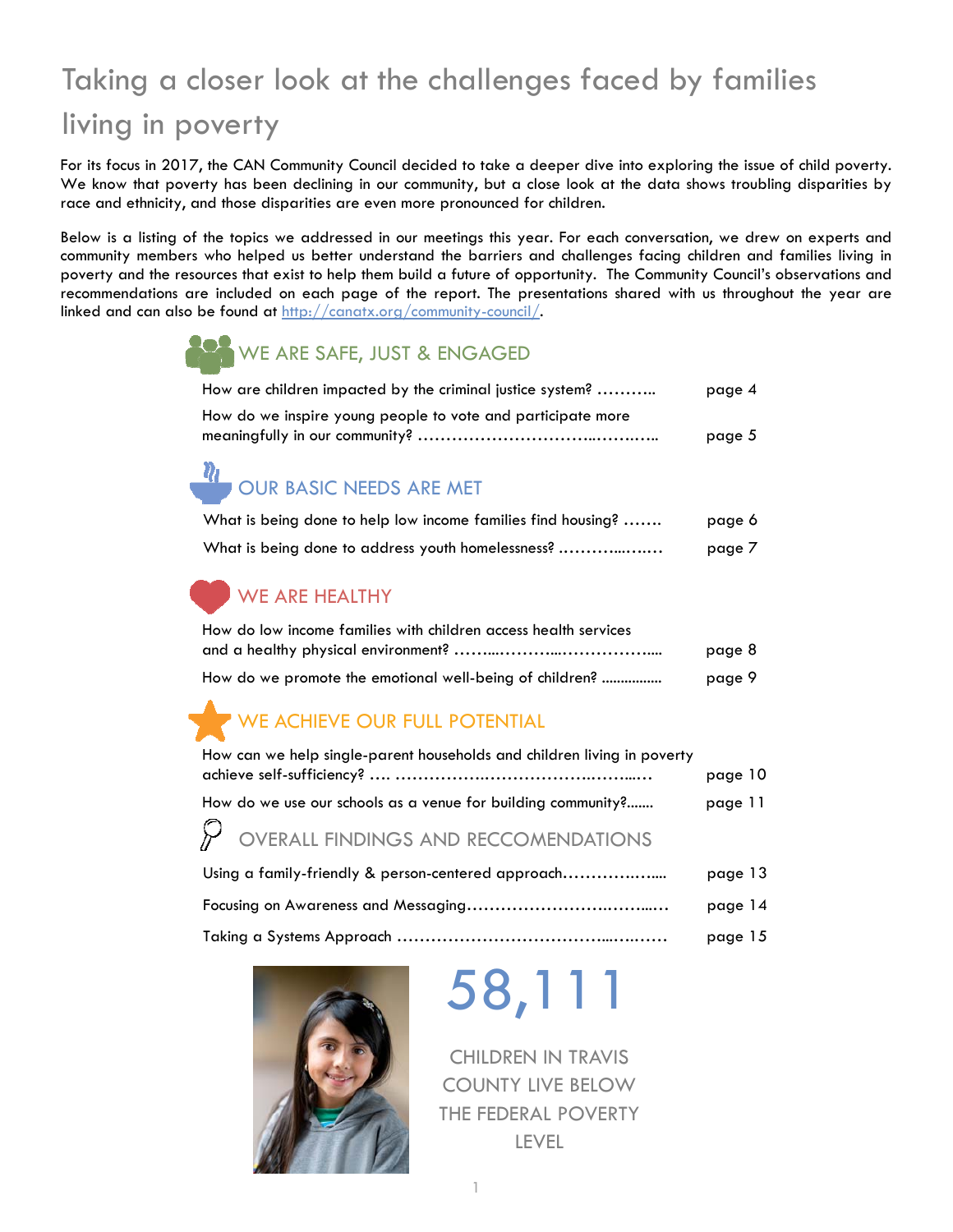## Child poverty has declined

The percentage of Travis County children living in poverty declined to 18% in 2015. All three local jurisdictions—the City of Austin, Travis County and the fivecounty Austin-Round Rock Metropolitan Statistical Area—have child poverty rates that are lower than they were in 2010.

Poverty thresholds are set annually by the U.S. Census Bureau and vary by family type and size. In 2015, this was equivalent to \$24,036 for a family of four with two adults and two children and \$19,096 for a family of three with one adult and two children.

#### Child Poverty Rates (aged 0-17)



## Children of color are most likely to live in poverty



Source: American Community Survey 5-year estimates (2011-2015)

OF CHILDREN LIVING IN POVERTY IN TRAVIS COUNTY ARE HISPANIC 72%

More than one-third of all Black and Hispanic children in Travis County live below the federal poverty level. They are 5 to 7 times more likely to live in poverty than White or Asian children.

Poverty rates for children (under age of 18) are higher than poverty rates for adults (18 and older) for Hispanic and Black populations, while the opposite is true for Asian and White populations. For White and Asian populations, poverty is most likely to affect adults. For Black and Hispanic populations, poverty is often a family issue.

The graph below depicts the number of children in Travis County by Race & ethnicity and by income level. Seventytwo percent of all children who live in poverty in Travis County are Hispanic.



#### Number of Travis County Children by Economic Status and Race & Ethnicity

Source: American Community Survey 5-year estimates (2011-2015)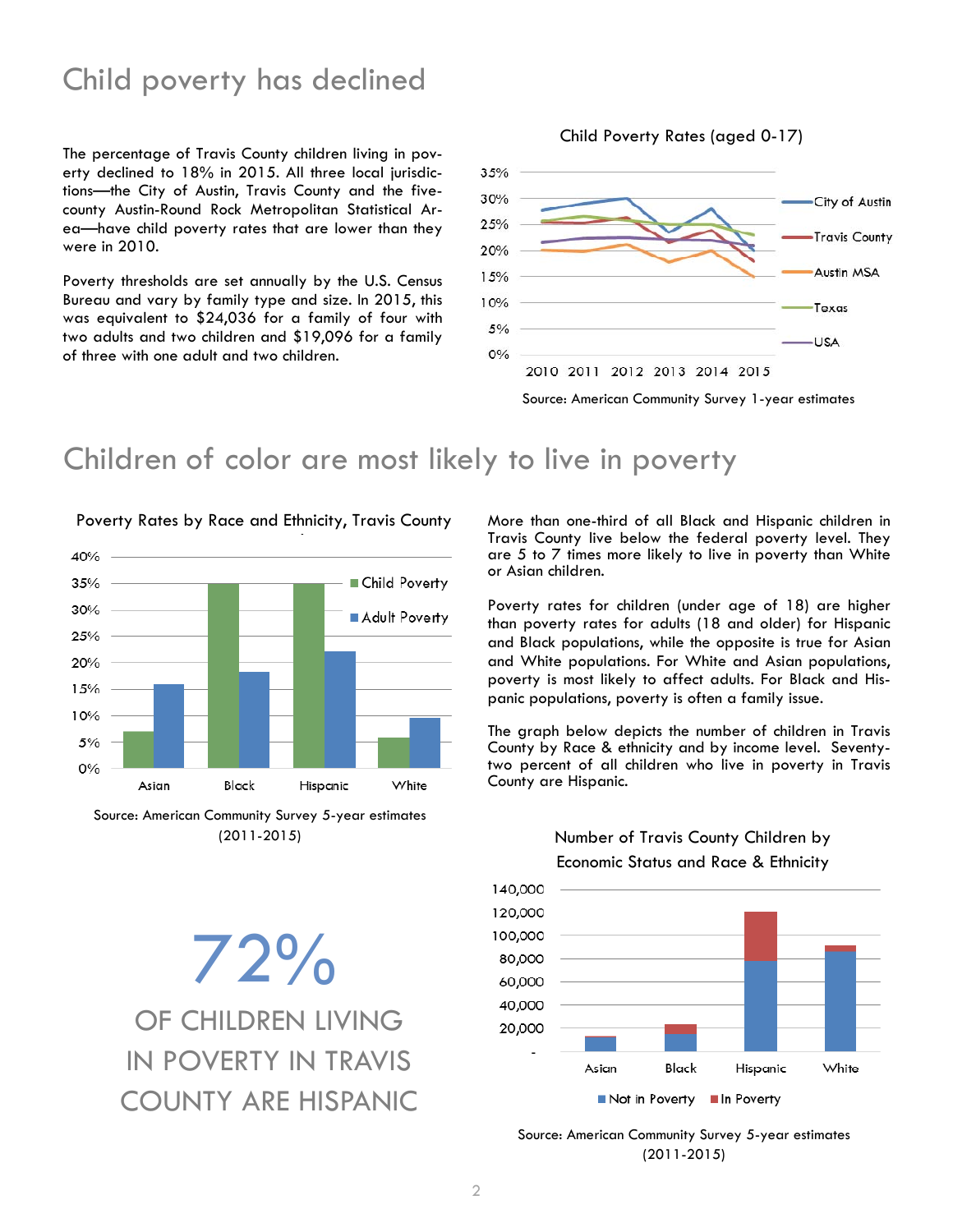

### How are children impacted by the criminal justice system?

**Falba Turner, Seedling Foundation:** The Seedling Foundation supports children challenged by parental incarceration with innovative, research driven, school-based mentoring. The US government separates citizens from their children due to 3 main reasons: military deployment, child welfare intervention, and incarceration. These challenges affect Black children disproportionately. The impact of arrest and deportation on the numbers as they apply to Latinx children is unknown. Children affected by parental incarceration show a prevalence of 3.7 ACEs (Adverse Childhood Experiences), compared to a general population average of 0.7. Parental incarceration is also connected to an increased likelihood of numerous specific physical health, mental wellbeing, and educational outcomes. The Children of Prisoner's Bill of Rights, developed by the San Francisco Children of Incarcerated Parents Partnership in partnership with youth with incarcerated parents in 2005, was designed to be a roadmap of reform to safeguard our children whose parents are involved in the criminal justice system.

**Annette Price, Reentry Roundtable Advocacy Fellow:** Mrs. Price shared her firsthand experience with the criminal justice system. At the age of 20 she went to prison for protecting her and her unborn child, and was sentenced to 75 years. Her son was 5 years old and she was pregnant with her daughter at the time of her sentencing. Her son knew her and they bonded before she was incarcerated in Illinois. Price participated in a program called The Mother and Child program where children could come in on Friday afternoon until Sunday afternoon. Price participated in the program with each of her children, one at a time to give undivided attention. After serving 20 years, she returned to her family. Annette believes there should be more programs to support children with incarcerated parents and incarcerated parents who have children. When she says that statistics are accurate, her children reflect the difference in outcomes that the statistics predict.

**Deputy Chief Darryl Beatty, Travis County Juvenile Probation Department:** The Travis County Juvenile Probation Department's mission is providing for public safety by effectively addressing the needs of juveniles, families and victims of crime. The TCJPD offers court services, legal services, probation services, detention services, residential services, health services, and domestic relations. The department's continuum of services is designed to take between 45 and 90 days from Juvenile Court Intake to Disposition hearing. At intake, juveniles receive assessment services that include a number of evaluations and screenings to help guide and implement interventions. Detention services include education, community service, medical services, religious services, and other activities. Residential services include individualized program and treatment plans that include treatment for a variety of behavioral & health challenges.

- Person centered strategies are/need to be systembased, therefore problems or challenges need to be evaluated within the context of, as well as across, systems
- The business sector needs to be more involved in encouraging family-friendly employment policies
- Supports are needed for caregivers as well as children with incarcerated parents.
- We must make space for people with lived experiences of the juvenile probation system at the decision making table to ensure that those affected by the system have their voices heard.
- Determine if we are following the "Children of Prisoners Bill of Rights" and how to continue and extend programs like "Mother and Child."
- Policy should be designed to minimize the damaging practice of incarcerating parents or juveniles.
- Understanding the interaction between the different social inequities is critical (poverty, family dysfunction, education, behavioral wellbeing, etc.)
- There needs to be better communication and mutual understanding between those who have been affected by incarceration and those who have not
- Transportation options for in-person family visits to see incarcerated parent(s).
- Social media could also be an option to facilitate virtual visitations.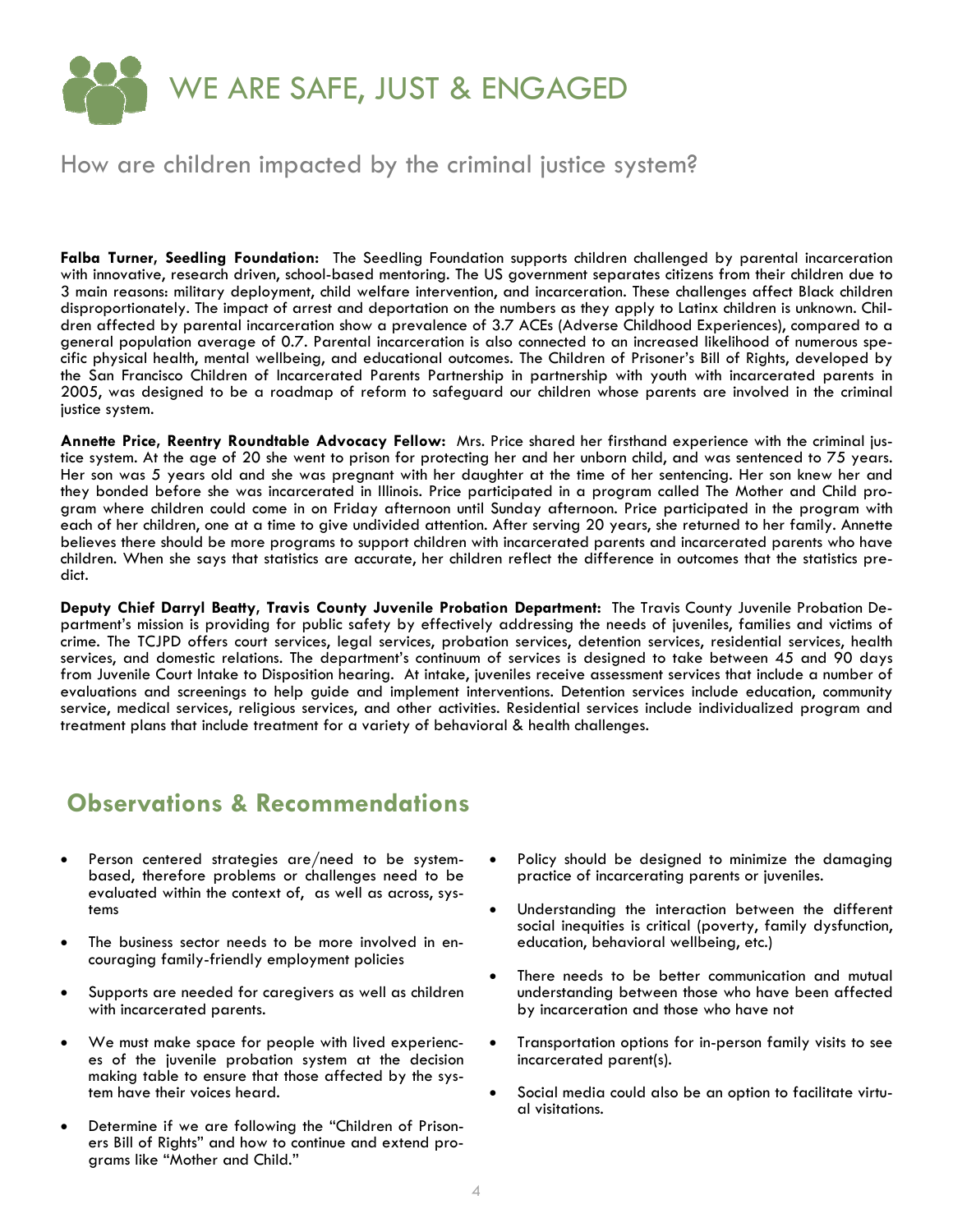

## How do we inspire young people to vote and participate more meaningfully in our community?

**Gretchen Nagy, Voter Registration Director, Travis County Tax Office:** Thanks to Gretchen and to Bruce Elfant, Travis County Tax Assessor-Collector (whose office is responsible for registering voters), Travis County is a bright spot in Texas with really great registration numbers. A relatively new strategy that has been utilized to register young people is to offer voter registration at the locations where graduation ceremonies are taking place in order to help new high school graduates register to vote. The *First Vote Program* is a collaborative effort with the League of Women Voters in Austin and the Travis County Clerk's Elections Division, with plans to visit all high schools in Travis County to introduce voter registration and the elections process & register eligible students to vote. The *Youth Can* Student PSA Contest is geared to middle and high school students of Travis County, to promote civic engagement within the school age population. All schools were contacted to participate in the 2016 Presidential Mock Election, with over 80 school participating. Another mock election is planned for the General Election of 2018. Voter Registration Campus Drives are also carried out at AISD schools during Back to School nights, at ACC campuses during Voter Registration month and back to school in January 2018, and at residence hall move-ins at UT and Concordia in the Fall. Click here for Nagey's presentation.

**Caroline Page, Executive Director, A Legacy of Giving:** A Legacy of Giving provides youth philanthropy education and helps students advocate for positive change in their community. Legacy provides a framework and curriculum for educators to incorporate service-based learning into their classrooms. Students work with their teachers to learn about various social concerns, engage in advocacy campaigns, and execute service projects on their campuses. Legacy currently has a portfolio of 43 schools in the Austin area, 70% of which are Title I schools. Campus climates improve when students and teacher prioritize Service based learning and compassion. In 2017, Legacy launched a summer camp, and a student ambassador program with the goal of providing further opportunities for students to meaningfully engage with service and leadership outside of the school day.

**Dr. Linda Cox, Professor of Philosophy, Austin Community College:** About 500 to 600 ACC students participate in Service Learning each year. This is a structured program in which students select a community initiative or volunteer effort that is directly tied to their coursework. Dr. Linda Cox, a professor of Philosophy at ACC, explained how this program enriches her students' education and gives them a better understanding of what it means to be civically engaged in the community. Some student Service learning Projects have included partnerships with the Central Texas Food Bank, Women's Storybook Project of Texas, the ACC Office of Energy and Sustainability, Water Usage at Pinnacle Campus, Hays County Food Bank, and many others. Click here for Cox's presentation.

- This kind of engagement is important because it conveys that we each have a responsibility to take action, whether it be in voting-in leaders or addressing community needs.
- Service Leaning—If we allow youth to pick the learning topic or community issue to be addressed then that will help them learn about the issues and feel like they have more of a stake in the work.
- Voting, It is important to convey the message that "all politics is local," that voting in local elections is just as important as voting for president.
- It is importance to keep in mind a whole "child approach" and engaging children early and often in and outside of school and during the summer.
- "Civic engagement" is a must, sometimes far more important than voting.
- Make the "gift economy" of volunteer work more visible.
- Service learning should be used at all levels because it makes relevant to youth what they are learning or what cause they are supporting. These experiences can also help youth identify personal and professional interest, helping them with career choices.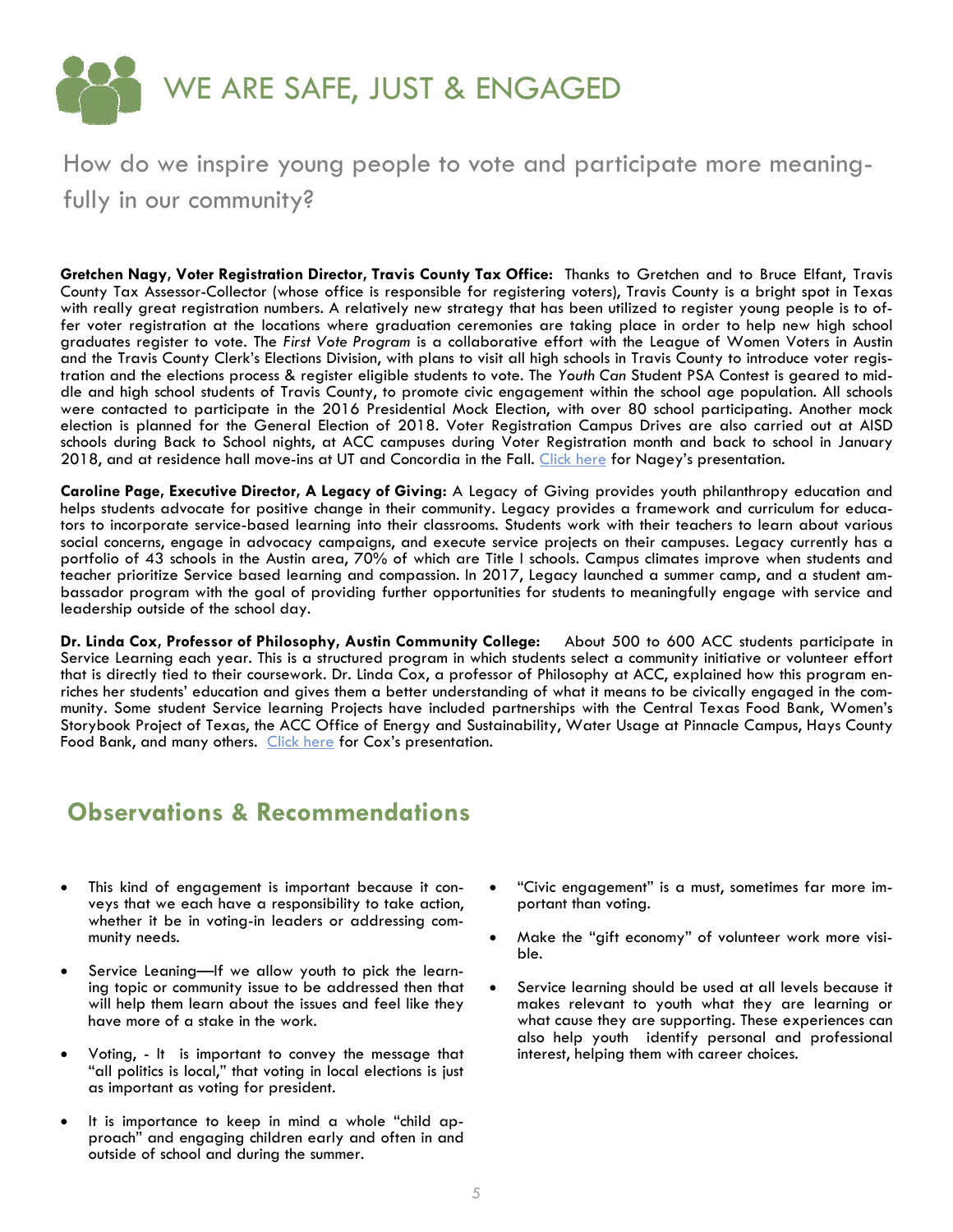

## What is being done to help low income families find housing?

**Mandy De Mayo, Executive Director, Housing Works Austin:** Housing-Works is a non-profit organization that advocates for affordable housing in all parts of Austin. Austin voters have twice approved Affordable Housing General Obligation Bonds - \$55 million in 2006 and \$65 million in 2013. These funds help leverage other public and private funding to make affordable housing projects feasible. However, there continues to be a pressing need for affordable housing in Austin, a need that is shared by a diverse group of residents, including families, workers, elderly, the disabled, and other vulnerable populations. HousingWorks has published Five Steps to keep Austin Affordable: 1) preserve affordable housing, 2) invest in affordable housing, 3) leverage housing dollars, 4) partnerships between public and private entities, and 5) include affordable housing in local policies. Click here for DeMayo's presentation.



**Erica Leak, Housing Policy and Planning Manager for the City of Austin of Neighborhood Housing and Community**  Development: City staff have worked with community members for about two years to develop an Austin Strategic Housing Blueprint, the first-ever community-wide plan for housing. There is a gap of about 48,000 rental units that are affordable for people earning less than \$25,000 per year. Leak said this gap is so large, there is no way that public funds alone can close it. This is why policies must be changed to provide incentives for private developers to create more affordable housing supply. The Plan sets a community housing goal of adding135,000 housing units in 10 years, with 60,000 of them being affordable to people below 80% of the Median Family Income. Click here for Leak's presentation.

**Sylvia Blanco, Executive Vice President for the Housing Authority of the City of Austin (HACA):** The Housing Authority of the City of Austin provided housing to 18,550 people in fiscal year 2015-2016, either in one of its 18 public housing developments or through housing vouchers. More than half of all people served by HACA are children. HACA provides holistic services aimed at providing tools and resources to help residents break the cycle of poverty. There is a continuum of services for a variety of ages – from early childhood education and academic support and enrichment for school aged children, to basic education and higher education training for adults, and services for older adults. The federally funded housing program does not come close to meeting the community need. There are 26,000 applications on the HACA wait list and the wait list has been closed. Click here for Blanco's presentation.

- Housing affordability is such a monumental challenge that we need to utilize any and all strategies that might help get more affordable housing on the ground (bonds, density bonuses, etc.).
- We need to place more attention on preservation of existing affordability and ensure that affordable units are family friendly (2 and 3 bedroom).
- Both public and private dollars are needed to provide housing for low-income families. With the intense housing market in Austin, we need strong incentives for developers to build and maintain affordable housing and the housing needs to serve families with children
- There is a large gap between affordable housing available and the need for affordable housing.
- The importance of a full menu of integrated, holistic, and supporting services for all ages.
- There needs to be a continuum of services provided to meet many needs for residents.
- Publicize that many users of public housing use it for a limited period and then move on to other housing. Awareness might substantially expand public support.
- Preserve and increase affordable housing. Secure more affordable housing units for the lower income residents (50% -100% FPI)
- We need to ask for more federal funding. We need to make sure we have programs, like Hands on Housing and Habitat for Humanity, so we can assist people who already have homes, renovate them. The city cannot afford to keep creating bonds for providing affordable housing because it ends up raising taxes which forces middle income families to move further out. We need a mix of housing.
- There needs to be more cross-pollination with information that is available/disseminated through schools, health centers, law clinics, libraries, cultural institutions, etc. I think it would be great to see a "Housing Navigator" at the elementary, middle and high schools that have the highest number of homeless, or housing insecure youth or participants in Project HELP.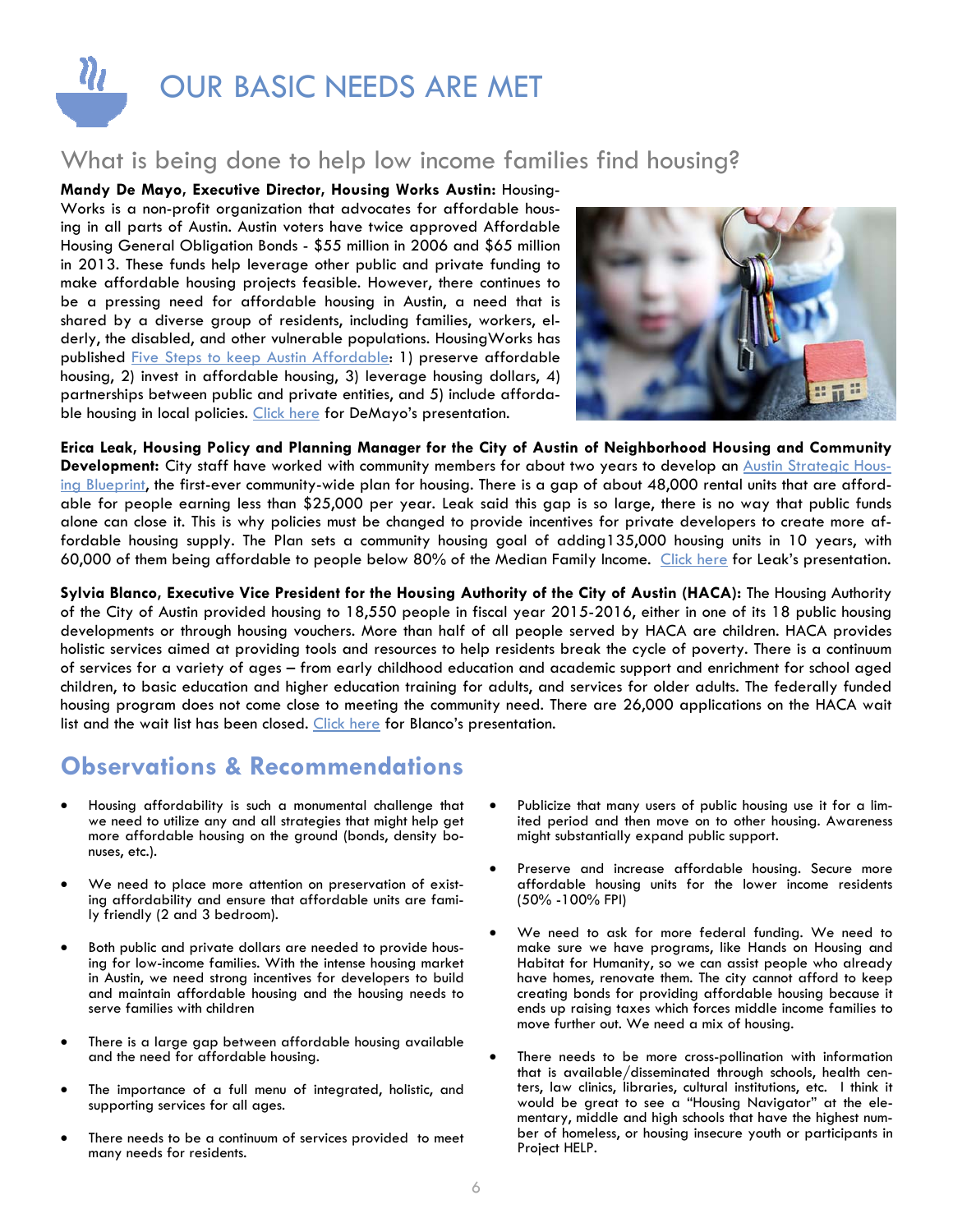

## What is being done to address youth homelessness?

#### **Ann Howard, Executive Director of Ending Community Homelessness Coalition (ECHO),**

ECHO works as a conduit between local service providers and the US Department of Housing and Urban Development. She said the Obama Administration set goals to end veteran homelessness by 2016, ending chronic homelessness by 2017 and youth and family homelessness by 2020. Austin's success in ending Veteran Homelessness in 2016 left the community well-positioned to receive a \$5.2 million grant from HUD to end youth homelessness. Austin was one of 10 communities selected to receive the grant. The community will receive \$5.2 million over three years for planning and development of innovative projects to address youth homelessness.

#### **Susan McDowell, Executive Director of Lifeworks**

The Ending Youth Homelessness Demonstration Project focuses on youth age 24 and younger, who are not accompanied by a parent or guardian and are homeless. The effort will especially target youth who are LGBTQ, former foster youth, pregnant or parenting youth, victims of human trafficking, and youth who are doubled up and living with others. McDowell said they have identified 891 literally homeless youth – those who shelter or live in a place not meant for human habitation. In order to "end" youth homelessness, systems must work together with coordination and collaboration.

The Plan will include efforts to...

- help the community identify youth who are homeless,
- provide safe and appropriate shelter to any youth experiencing homelessness who want it;
- help youth return to their homes and families, if they choose;
- move into permanent housing;
- connect to supportive services to achieve stability; and
- prevent homelessness for at-risk youth.



- Knowledge of how much youth homelessness is "local" (i.e., is of people who grew up here) would help clarify the possibilities. Homelessness among people who come to Austin from other areas may be intractable unless there is statewide or national coordination.
- Raising community awareness that there has been a rise in families that meet the criteria for "homelessness" is critical. We should identify strategies to prevent families with children from becoming homeless and helping families who meet school district criteria for homelessness.
- Youth are homeless usually because they have been victims of crime or been born into situations where their parents/ guardians were not equipped to handle their needs. Youth need programs and counseling to educate them. We need to address any mental health or substance abuse issues they may have and educate them on skills they need to be successful (i.e. money management).
- It is important to emphasize a "housing first" strategy.
- Have adequate safe and appropriate shelter and support services for youths experiencing homelessness. Youth from groups that are exploited (e.g., sex trafficking) or discriminated against (e.g. LGBTQ) are especially in need of help.
- Need to map out the continuum of care that exists and raise awareness about how to get help.
- It appears that strategically targeting support for specific subpopulations has lead to very positive results so we should do more of this. This approach results in new systems that continue to be a tool that enhances provision of services.
- Increased availability of affordable housing would help address these issues as well. Turning housing over by increasing residents ability to improve situation would be a key strategy
- Funding is never enough, I think it is important to also focus on the intensive wraparound and supportive services needed by this population. There is a significant lack of funding and resources in this area, which can make maintaining housing difficult

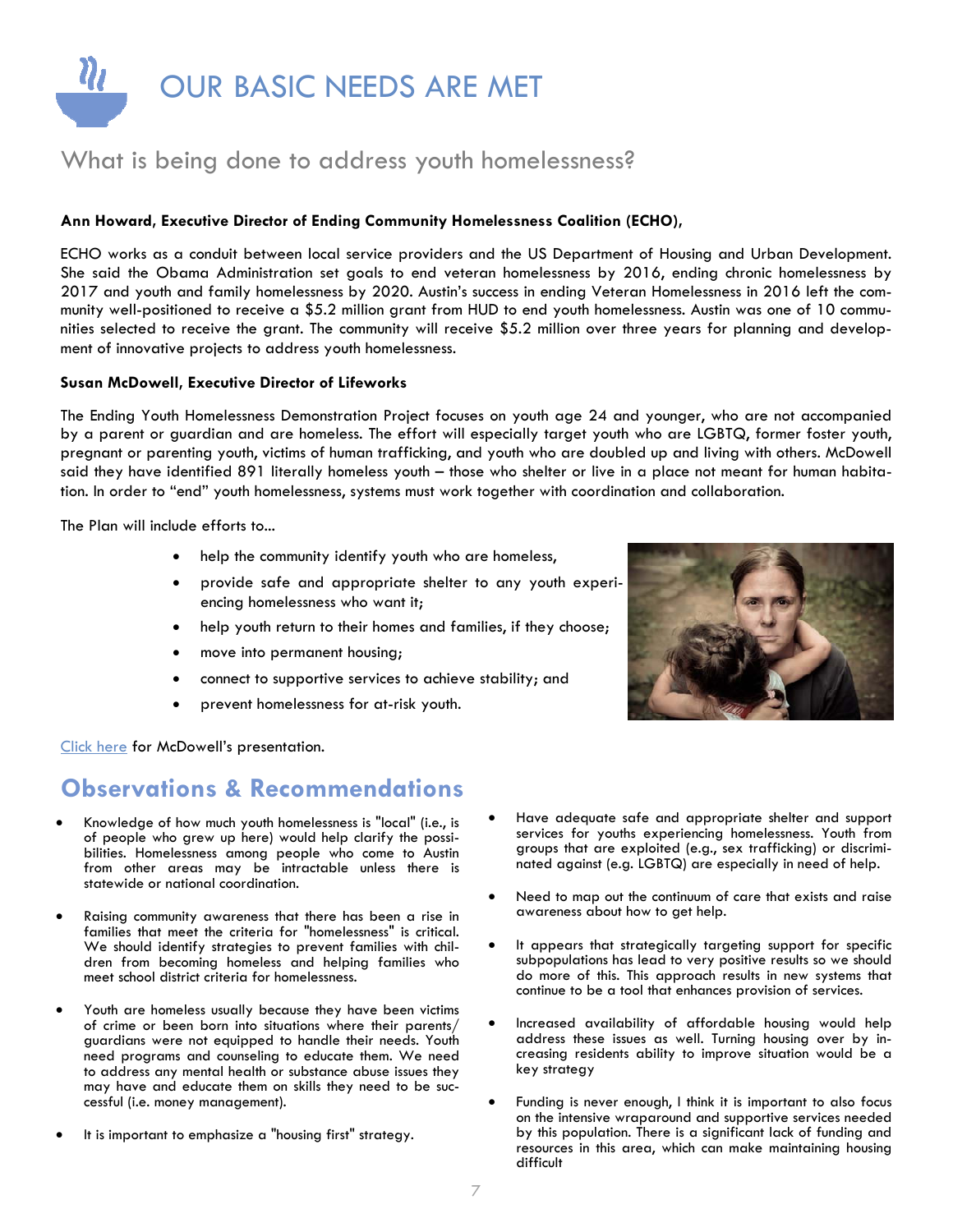

## How do low income families with children access health services and a healthy physical environment?

**Maureen Britton, Executive Director of Children's Optimal Health:**  Children's Optimal Health works with many community partners, through legal agreements, to map roof-top level data on children's well-being. This allows policy makers to see patterns and to identify where community services are needed. Britton said where you live has a big impact on health. She shared maps of childhood obesity, absenteeism, and other indicators, noting the correlations between them. Click here to view Britton's presentation.

**Carmen Llanes Pulido, Director of Go Austin! VAMOS Austin! (GAVA):** GAVA focuses on addressing childhood obesity in zip codes 78744 and 78745 by engaging community members to take action to make their communities healthier. The Michael and Susan Dell Foundation initially funded the initiative. GAVA helps residents form issue-



based, geographic teams to address concerns around physical activity and healthy food access. Sectors of their work include: out of school time, physical activity, early childhood, food, and leadership development. They started their work by listening to parents and teachers about their ideas and concerns. They also helped the neighbors connect with community partners, such as the Parks Foundation and St. David's Foundation. There are 32 resident-led teams that have engaged more than1200 people in improving their neighborhood and community assets. Click here to view Pulido's presentation.

**Kit Abney Spelce, Senior Director of Eligibility Services for Central Health:** Central Health is the Travis County Healthcare District, funded with property taxes, that serves uninsured and underinsured residents of Travis County who live below 200% of the federal poverty level. The vast majority of low-income children are insured by Medicaid or the Children's Health Insurance Program (CHIP). Children not eligible for Medicaid or CHIP are often served through the Medical Assistance Program, which is funded by Central Health. CHIP and Medicaid cover eye care, dental care, mental health care and primary care. Services are provided through Federally Qualified Health Centers, such as CommUnity Care, People's Clinic, and the LoneStar Circle of Care. Implementation of the Affordable Care Act eliminated the former asset tests and raised the income limits for eligibility. It also aligned eligibility criteria with the Health Insurance Marketplace and simplified the application. In addition to children, pregnant women also receive benefits. Spelce said the vast majority of Medicaid enrollees are children – 67%, yet the costs of serving these children uses only 31% of the total Medicaid budget. Families and children can apply for benefits online at www.yourtexasbenefits.org. Click here to view

- We should use GAVA approach in other high needs areas. Mapping physical environment and not just health outcomes can help understand what can be done to support families health and wellness. Promoting physical fitness and food eating habits for families not just children can have dual impact.
- Community Schools model can help connect families with services and even bring services to families via schools.
- Medicaid and CHIP are critical programs for child health. Congress has yet to vote to continue funding CHIP, and our state has not taken advantage of Medicaid expansion. We need those programs.
- Services are limited and needs vary by age and geographic area. Aligning services by using existing data would improve health indicators.
- More effective public education and awareness of services is needed..
- Children's health might be a good CAN dashboard indicator to develop. Perhaps even a special dashboard section on various aspects of children's well-being.
- Healthy food access is an important and related issue. Promoting community gardens presents a good avenue.
- We need better long range planning of neighborhoods and where schools are located. Parks are important and so is access to affordable health care for all.
- $\bullet$  It may be necessary to define the characteristics of the "safety infrastructure" the neighborhoods should have and then see which ones have or don't have that infrastructure.
- The importance of identifying upstream, causative factors and good data analysis. We need to find resources to continue and institutionalize GAVA's strategies as funding declines. We need to maintain and strengthen a central resource for helping people understand and access the variety of health care resources.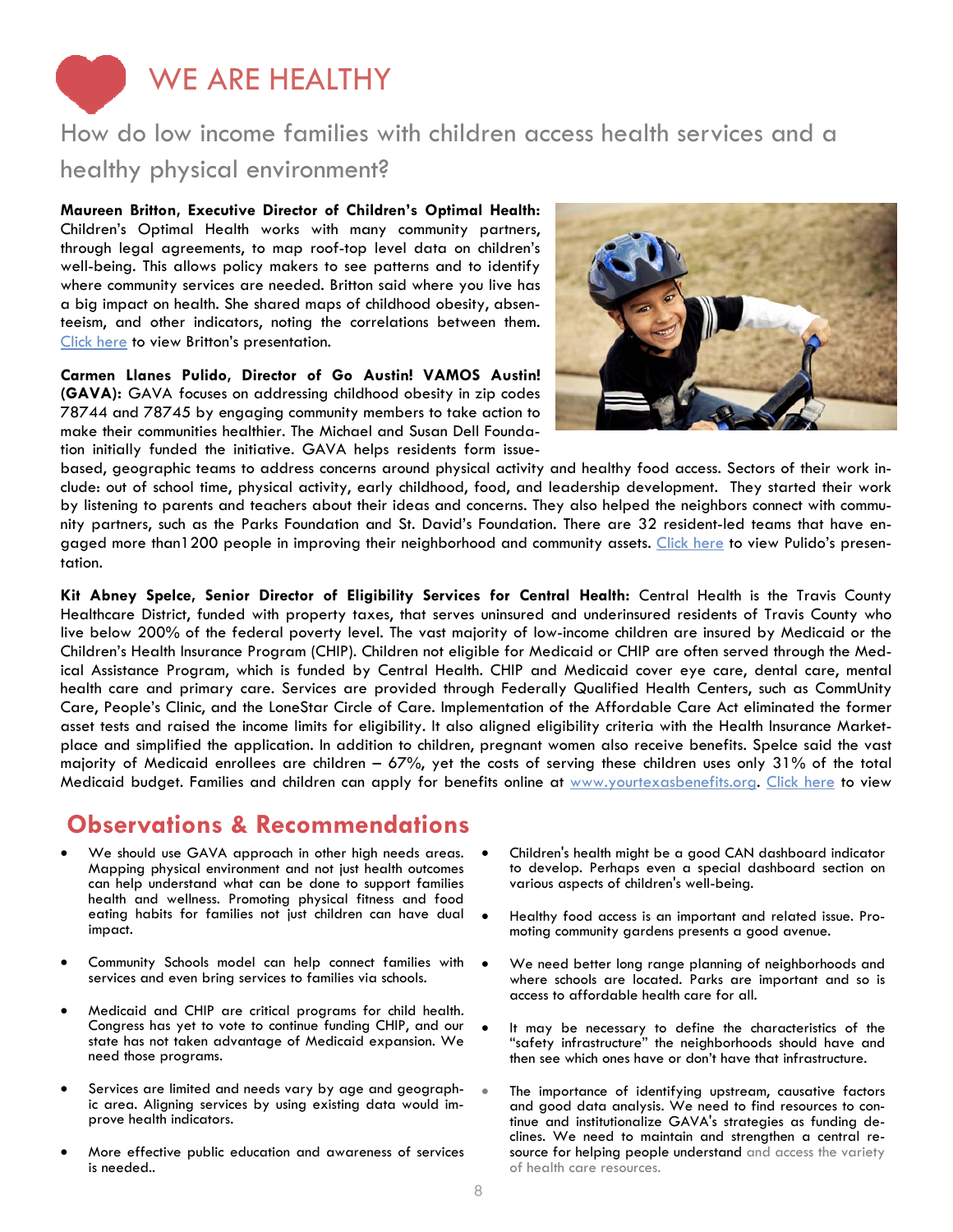

## How do we promote the emotional well-being of children?

**Seanna Crosbie, Director of Program & Trauma-Informed Services at Austin Child Guidance Center and Chair of Trauma Informed Care Consortium:** Trauma may be experienced by children and adults through major events, such as a family death, an accident, or other major event, but trauma can also happen slowly and over time in cases such as neglect, poverty, and stress. Trauma Informed Care is a system in which everyone within an organization has a knowledge of trauma and knows how to react to behavior in a way that does not re-traumatize the person. Systems that are trauma informed provide universal screening for trauma, train all staff, provide evidence based treatments, and have policies and procedures to help reduce traumatization of clients and to address secondary trauma of staff, and also solicit evaluation and client feedback on a regular basis. The Trauma Informed Care Consortium is a collaboration of 70 organizations that share information and provide cross-trainings for organizations' staff. Click here for Crosby's presentation.

**Dr. Terri Wood, Elementary Counseling Facilitator for Austin Independent School District:** Many children experience trauma in their day-to-day life – abuse, hunger, lack of sleep, stress from home, and other issues. Teachers may not be prepared to deal with the extreme behavior that originates from trauma, and too often, the result is that children are disciplined and removed from the classroom. AISD implements Trust Based Relational Intervention (TBRI) to provide teachers with hands-on strategies to help them respond to students' underlying issues. AISD has trained every Pre-K teacher, 22 entire campuses, elementary counselors, and a total of about 1200 staff so far. TBRI encourages teachers to empower students by designing a classroom that is warm, welcoming and safe, where children will not be afraid to ask for food or help. Teacher and staff feedback has been extremely positive, and the District has now asked Wood and her staff to train all Pre-K through 2nd grade teachers, principals and counselors – an additional 1400 staff. Click here for Wood's presentation.

**Ellen Richards, Chief Strategy Officer for Integral Care:** 1 in 5 children are currently experiencing a mental health issue, but most do not receive treatment. The most common diagnoses are ADHD, mood disorders and major depression. Risk factors are: being in a low-income family, unemployed parents, parents with a mental health or addiction issue, teen parents, being in the child welfare system, living in a military family and experiencing trauma. Richards identified the following challenges and opportunities for addressing them: too many inappropriate referrals to Dell Children's Medical Center; the need for better data sharing related to treatment for children in crisis; a lack of adequate centralized information and referral system; and a lack of sufficient services for prevention and wellness. The Children's Mental Health Plan was developed several years ago and is a too for better supporting children and youth. It includes four goals: (1)promote wellness and support resilience; (2) provide a continuum of intervention services; (3) respond effectively to children and youth in crisis; and (4) improve outcomes and accountability in the entire Travis County children's mental health system.

Click here for Richards' presentation.

- To support teachers, we need to help with identification of underlying issues affecting a students behavior but also help with intervention support/training to address behavior. We also need to support teachers in processing the trauma that they may be observing their students experience. There should be more routine trauma screening for youth so that it becomes a natural part of how schools operate.
- The impact of trauma is far reaching. The limited access or use of services for youth will carry lifelong consequences and exacerbate problems and needs throughout life.
- It is important that all elementary instructors and staff are trained in TBRI, not just kinder through 2nd grade, as soon as possible. If it is a funding issue then work on how to seek funds for this. I would also like to see more community based training on Trauma Informed Care and Services. Trauma Informed Services Training for different types of social and supportive service providers could have a significant impact.
- Provide preventative alternatives, educate the community of providers, and services available to them.
- Although treating children who have experienced trauma is extremely important, prevention efforts aimed at family poverty, parent employment, and parent mental health are equally important.
- We need to destigmatize mental illness and make it okay to seek help. Depression is an illness just like cancer. We need to encourage physical activity which can help with a multitude of ailments, physical and emotional. There needs to be an increase of funding to AISD, PISD, and all county partners to receive ACE's training. Trauma-informed at the elementary schools and Pre-K's need to be trauma-informed.
- The value of cross-organization collaboration and training. The importance of taking a person-centered approach.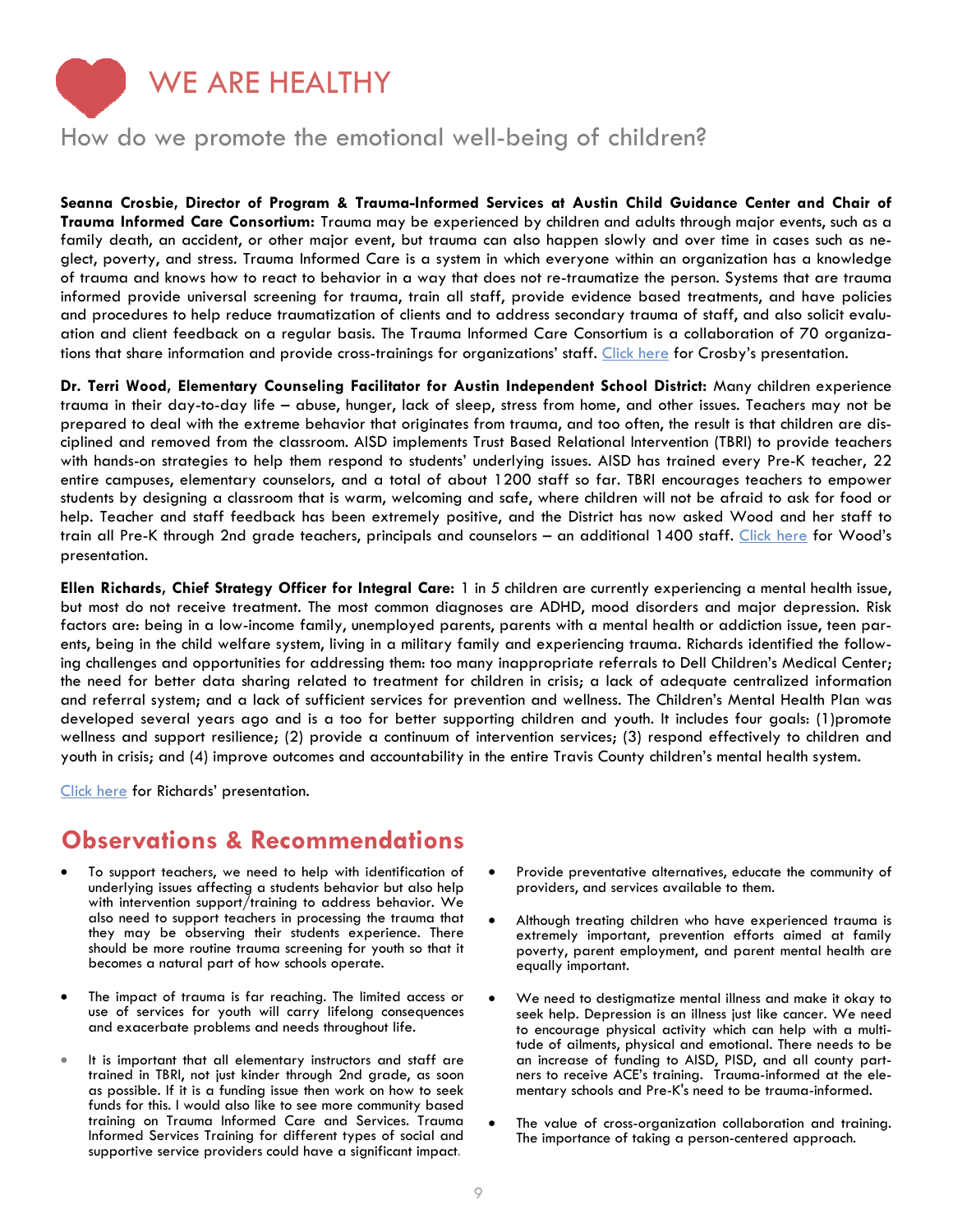WE ACHIEVE OUR FULL POTENTIAL How can we help single-parent households and children living in poverty

### achieve self-sufficiency ?

**Steve Jackobs, Executive Director of Capital IDEA:** One way to help families overcome poverty is to provide parents with training and credentials for high-wage jobs. Capital IDEA provides case management support, tuition, child care and other financial resources to help adults move from poverty or low-income to a high wage career path. The areas of focus are nursing, skilled trades and technology. Jackobs said he has found no more motivated student than a single mom. Longitudinal data from the program shows that 70% of the children of Capital IDEA clients attend college; while typical peer outcomes are 45% college attendance. Jackobs said there are 1560 nursing job openings available in Austin, but local training opportunities are not sufficient to meet the demand. ACC has increased its nursing degree capacity from 120 to 170 students per semester, but more is needed.

**Amit Motwani, United Way for Greater Austin:** United Way facilitates a 2-Gen Advisory Council has adopted a 2-Gen Vision for the community, in which policies and programs are designed to...

- help parents improve basic educational skills and become economically stable,
- strengthen parents' ability to be positive influences on their children's development, and
- help children achieve their maximum potential by simultaneously addressing the needs of parents and children.

Motwani said meeting the needs of both parents and children will produce larger and more enduring effects than can be achieved by serving them separately. The 2-Gen Advisory Council is producing a needs assessment that juxtaposes data outcomes with a community asset map. They are also working on an evaluation system to allow them to estimate the value of the investments that are being made. Click here for Motwani's presentation.

Aletha Huston, Co-Chair of the 2-Gen Advisory Council: Research by Nobel prize-winning economist James Heckman finds that programs from birth to age five have a 13% per year return on investment. Huston praised AISD for funding full-day pre-k for qualified 4 year olds, even though the State of Texas only reimburses for half-day pre-k, noting when the program is full day, parents are more likely to participate. Huston said 70% of eligible 4-year olds in AISD attend AISD's Pre-K program, and the program is being expanded to 3-year olds. Huston said there are 298 licensed child care centers in Austin, but only 53 have achieved any kind of quality rating. There is a need for high quality child care that is affordable for low-income residents. The largest cost for child care centers is the teachers and their pay is already very low. Without subsidies it is difficult to provide high quality child care at a reasonable price. Workforce solutions administers subsidies for low-income working families, but there are not enough resources to meet the need. Head Start runs the local "Headstart" program, which helps fund child care for qualifying students.

- We need to consider the fact that individuals who work may not have time to go for training in order to get better paying jobs. We need to consider time and location of opportunities as well as wrap-around services. Financial literacy is an important tool for helping families get on the road to self-sufficiency.
- PK for 3/4 year is very important because it can ensure kindergarten readiness and that youth are able to remain on grade level. We need raise awareness with parents that this is an opportunity worth pursuing.
- Focusing on children below the age of 5 will provide the biggest bang for resources. This includes training single parents to improve conditions for their children.
- Case management and supportive services to help nontraditional, at-risk students succeed are very important.
- We should encourage employers to have day cares for their employees. Teacher's day care pay should be subsidized.
- Programs that offer high-quality job training in conjunction with high-quality early childhood care/education can help to reduce poverty in both the short and long run.
- Funding being considered by the City for extra 1/2 day of PK funding and perhaps some daycare funding seems to be good move in terms of supporting early education efforts of local ISD's.
- Identify sustainable funding for organizations that provide services to single parent homes.
- Identify sustainable funding for successful multi-generation models. Implementing multi-generation programs at child care centers while simultaneously providing assistance with improving quality of services & preparation for accreditation.
- We need to develop a way of assessing the cost effectiveness of the variety of programs that are used locally and in other communities.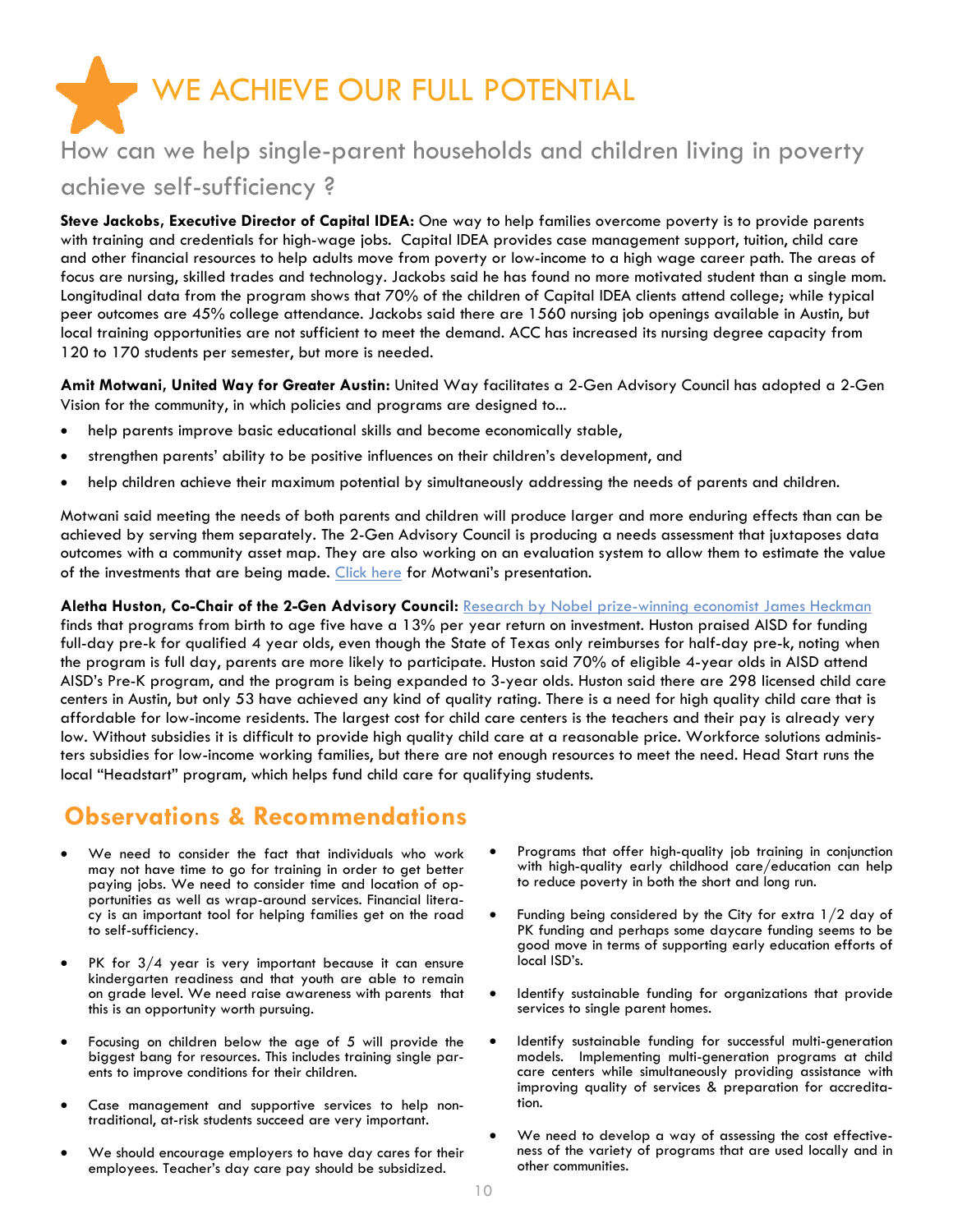

## How do we use our schools as a venue for building community?

**Katie Casstevens, AISD Community Schools Coordinator:** The Community Schools model, is a proven school improvement framework that joins neighborhood schools with a coordinated set of community partners to ensure all children and their families have what they need to succeed. Next, Casstevens shared a video that explains the role of Community Schools in combating some of the most pernicious barriers that keep children from achieving their full potential. Community Schools respond to local needs by tailoring each project to the local challenges facing each community. Casstevens then discussed community school elements already present in schools & the community. In AISD, there is an initiative to shift 12 schools to a Community Schools model.

**Dena Donaldson, Texas Community Schools Coalition:** . Donaldson noted that 60% of Texas students qualify as "lowincome". The Texas Community Schools Coalition helps to garner support for Community Schools at the State level. Texas is one of 6 states that have emerging networks, while 15 states have fully-formed Community Schools Coalitions. Stakeholders in the Texas Community School Coalition include legislators, school board members, healthcare providers, corporations, the Mexican Consulate, and a number of other organizations. Donaldson said the Texas Community Schools Coalition realizes its vision through 4 key areas of focus: stakeholder engagement, policy and advocacy, communications, and professional learning and peer networks.

**Donna Hagey, The Austin Project:** The Austin Project and Austin Voices for Children and Youth have each been providing community schools programs and supports through Family Resource Centers at different schools. Community Schools are committed to address the systemic issues that impact the academic and learning potentials of students. One way Community Schools achieve this goal is by following a Multi-Generational approach to combat barriers to education. They connect families with housing, employment & finance, healthcare, education, and social connections at every stage of the educational system, from early childhood centers through post-secondary education. This approach leads to more efficient coordination of resources and services resulting in a far-reaching positive impact in the local community. Family Resource Centers have been able to case manage 850 families per year. A Community School creates space for social service delivery, coordinating closely with school districts to align systems. Hagey discussed achievements in the areas of parent engagement, school safety, student-teacher relationships, attendance, school climate, academic performance, and community engagement.

- Engaging with families to encourage participation in programs/initiatives (multi-generation approach), building partnerships with public and/or private entities for support and funding, and connecting with officials of all levels, are key to success of initiatives like this.
- The Community Schools Model helps put more resources and services into schools to ensure they serve their communities as a whole. Expansion of the Community Schools concept should be used as a context to increase community governmental support for all the participating agencies.
- The successes seen in major US cities should show state leaders proof that Community Schools are a wise investment. Successes seen at local schools should encourage local leaders to increase Community School resources. More funds need to be available at the local level, changes to state law would help local districts.
- Emphasize the importance of a "whole child" approach, wrap-around/case managed services, and community and parental engagement.
- Habitable housing is a pillar of stable family life. Through schools we can help parents understand their rights and the responsibilities of their landlords with regard to housing conditions.
- Opportunities to coordinate efforts exist, many segments of social services & health education services have been bringing resources together to meet family needs. Increased coordination can amplify effectiveness, (e.g. all schools could benefit from a food pantry).
- Community building is the most important way to connect resources and people. Community Schools encourage community building on a level necessary to bring people together. Children in need will fail without support resources, resulting in a long term negative impact on the community.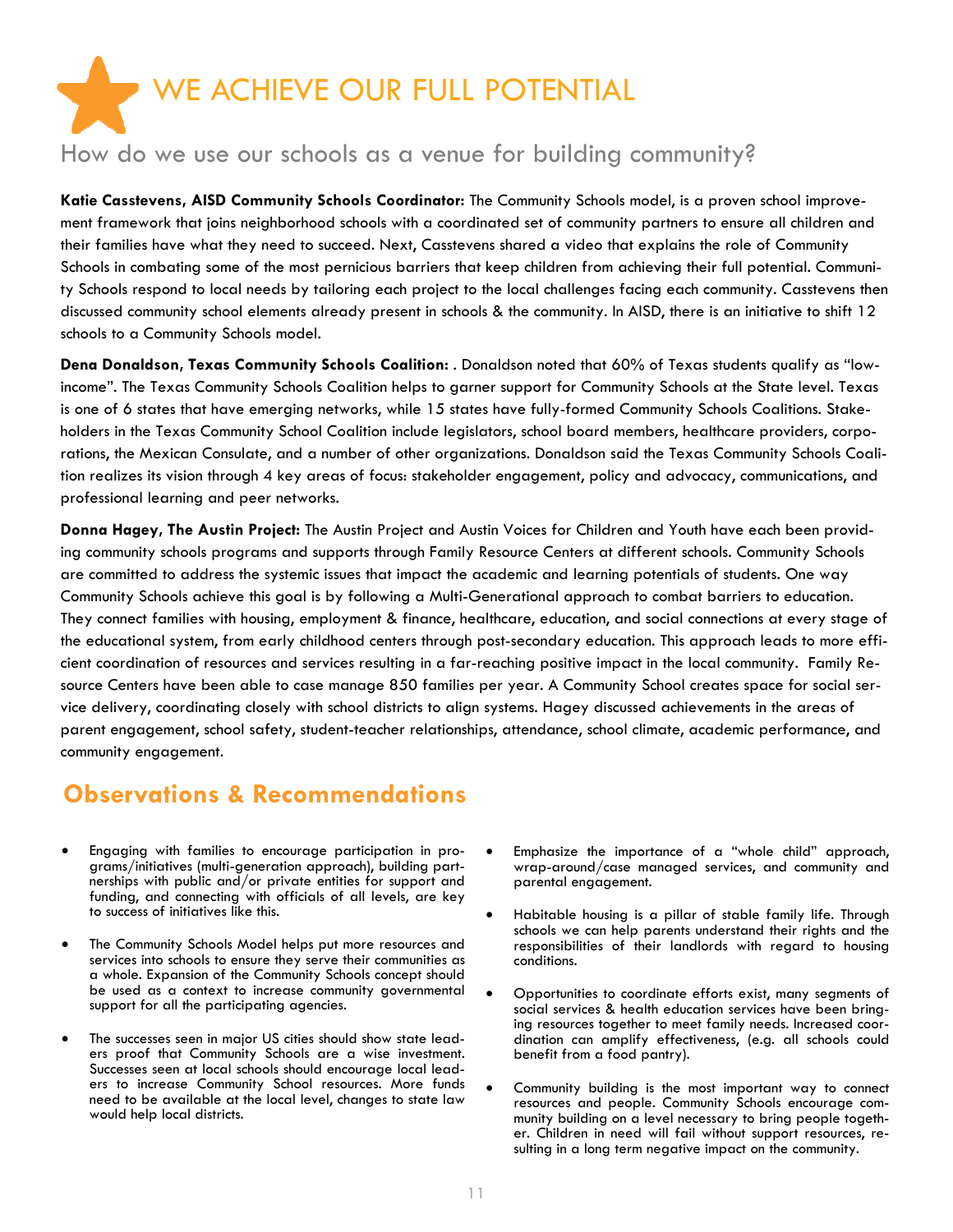

The CAN Community Council has spent the better part of 2017 hearing from individuals and organizations who provide support to low income families and/or children. The Council is very appreciative of the knowledge, expertise and time that these individuals and organizations shared throughout the year. This exchange of information and related dialogue let to a more thorough understanding of this very complex issue.



The decision to select child poverty as a priority area for the Community Council arose from the work the Council did in 2015 and 2016 relating to "building a person-centered community." The deliberative work and the engagement efforts around this topic led to the development of the CAN Community Council's **Framework for Building a Person Centered Community. The use of this framework for Building a Person Centered Community. The use of this framework for** assessing our community needs/challenges combined with the review of the 2016 CAN Dashboard data on poverty led to the selection of child poverty as the Council's priority issue for 2017. Given the data on child poverty that was shared at the beginning of this report and the fact that the first element in the Council's

own framework states that we should "prioritize the safety and well-being of all children," the suggestion for taking "a closer look at child poverty" was immediately embraced.

This report to the CAN Board of Directors is meant to document the activities that were pursued by the CAN Community Council to gain a better understanding of the issues faced by families living in poverty, to summarize the information that was shared in his year-long exploration and to outline the observations/recommendations that were generated by Community Council members for each discussion topic. The "summary of findings and recommendations" is meant to identify cross-cutting issues or suggestions and not necessarily to present comprehensive overview of all observations/recommendations. We encourage you to read the observations/ recommendations for each discussion topic if you wish to learn what other ideas may have been discussed but that are not included in this summary of findings and recommendations.

## **General Observations**

The first point to be made is that not all families that live in poverty face every challenge presented in this report. Each family faces a unique set of challenges. Part of the solution is identifying which families need what kind of support and linking them with the specific type of support services that they need. This observation leads to the need to focus on strategies across the board that: help identify/document specific needs; identify/ document available resources; and develop a more effective system for connecting the families with resources they need, if said services are available.

Secondly, the issue of poverty not only warrants a focus on "increased funding" for programs as the only solution. Evidence-based strategies and programs that produce good outcomes and returns on investment in a cost-effective, scalable, and sustainable manner are important factors when it comes to prioritizing resources. We also feel that early childhood education and programs that take a multi-generational approach show a lot of promise because of the potential for a positive, whole home/family impact in the long term.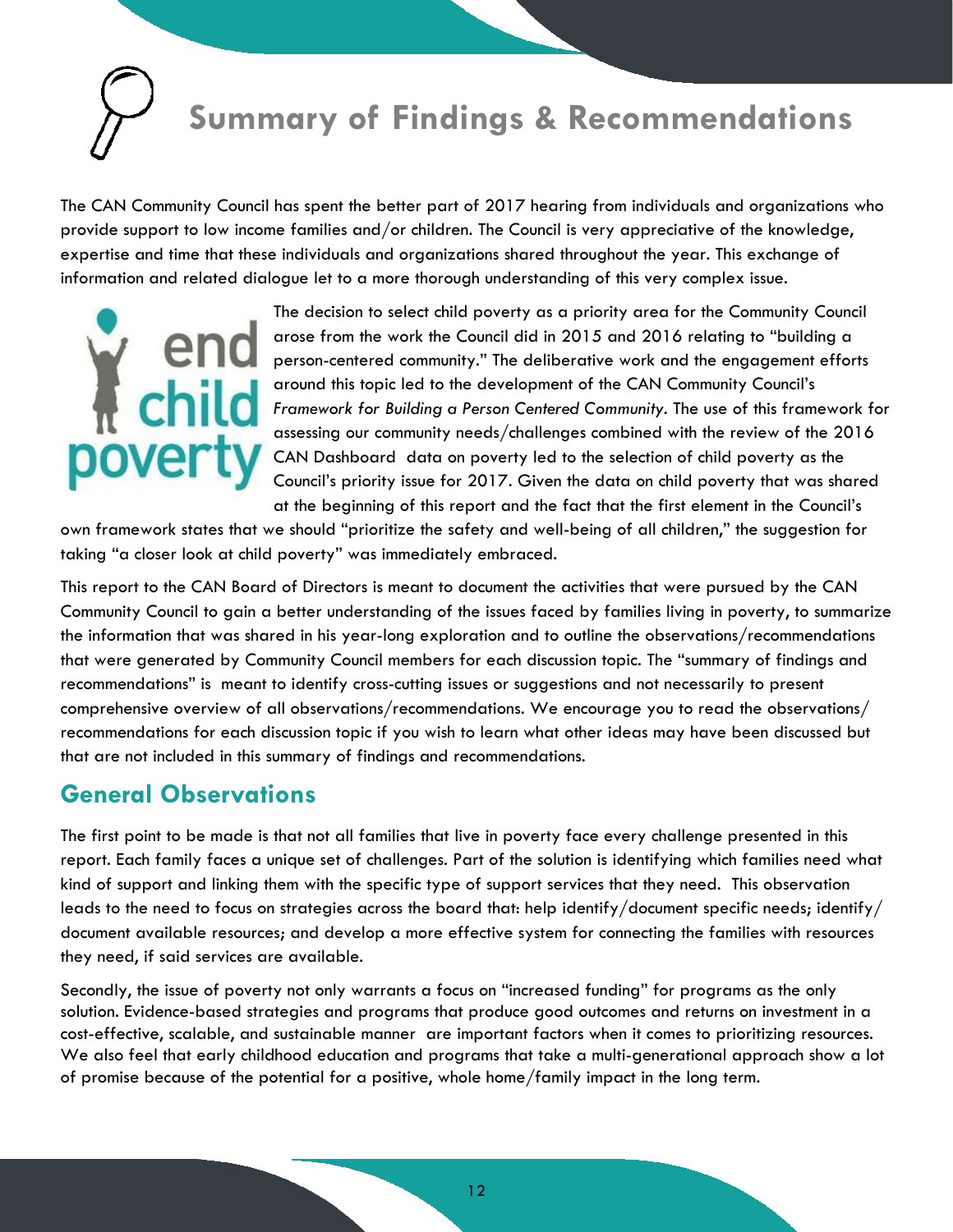

## **Use a Family-Friendly & Person-Centered Approach**

To expand upon the general observation, we feel that this approach is essentially a family-friendly and person-centered approach. If a child has a parent who is incarcerated, then they should receive mentoring or other intervention. If a family is homeless or on the brink of homelessness, then we should stabilize their situation. If a child does not have access to health care, then how do we connect them to care or bring the care (i.e., services) to them. This suggested approach builds upon prior Community Council work, including a conceptual framework and recommended strategies,



supporting a person-centered approach to help build a person-centered community.

#### **Children that Have a Parent that is Incarcerated**

It is imperative that we provide support (e.g., intervention/ mentoring) for children who have a parent that is incarcerated. The Community Council feels that the most cost-effective approach for addressing the needs of children in this situation is in early childhood (0 to 3 years of age) and through the elementary school grades.

#### **The Need for Wrap-Around Services**



When it comes to issues such as homelessness, in general, and youth homelessness, specifically, we must think not only about identifying housing, but also housing maintenance and support services for stabilization. The importance of the wrap-around services was highlighted when we discussed the hurdles relating to parents with children who are looking to earn a workforce credential via Capital IDEA and other workforce training programs. Of course, the concept of wrap-around services applies to virtually all areas of care and services, in addition to housing, and involves the key elements of: integrated enrollment and seamless referral, case management, and holistic, whole family, and "two-gen" or multigenerational approaches as effective practices.

#### **Quality Child Care**

The need for quality child care for families was a frequent subject in the presentations. This issue affects: working parents who seek quality child care for their children to ensure that their children are school ready; and parents seeking workforce training or other essential services but who without access to child care could not access those services. Quality child care providers are in short supply in



our community and the cost of child care can represent a significant portion of family monthly budgets, making it out of reach for many families. This is one area where employers can provide family-friendly and supportive policies and benefits.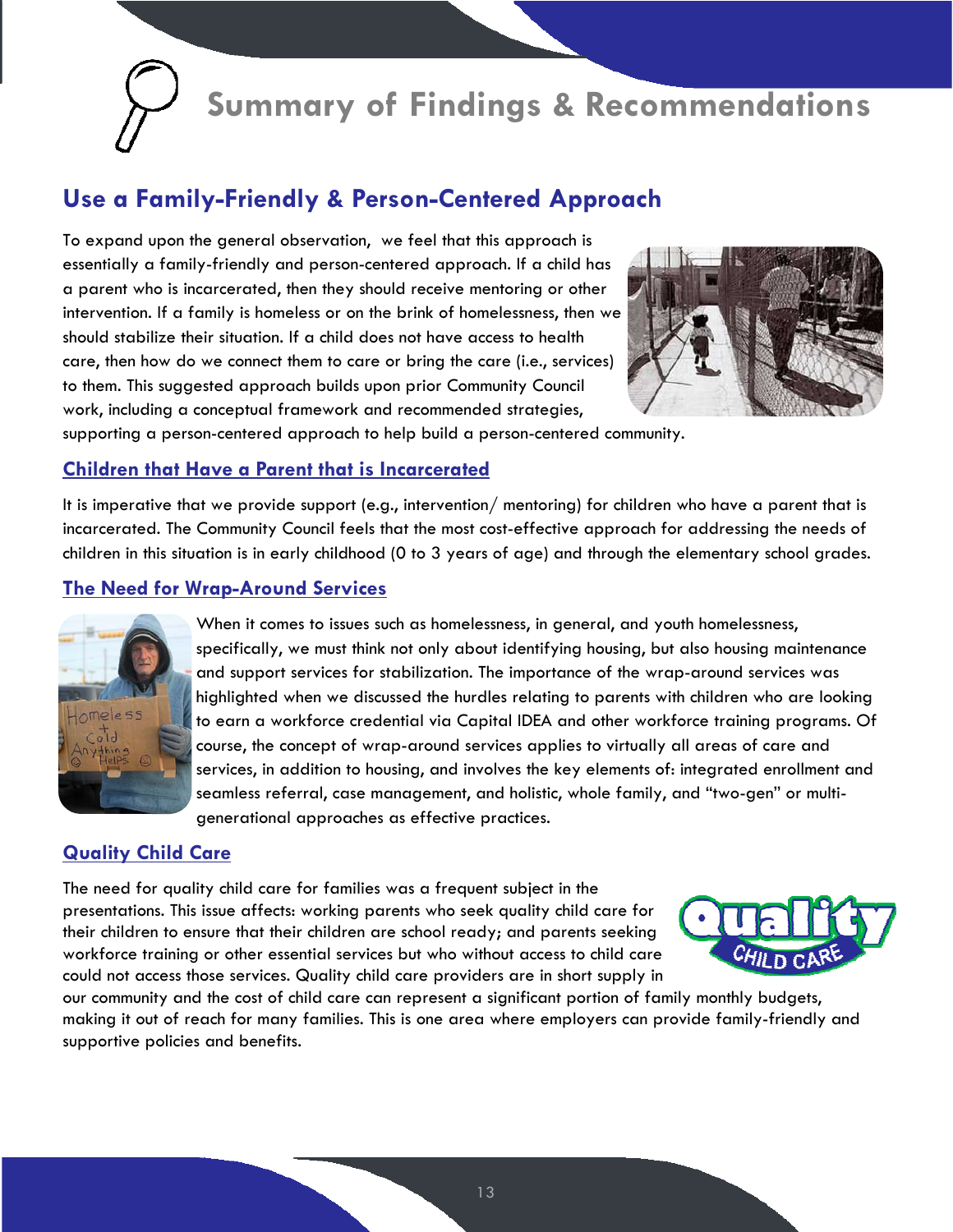## **Focus on Public Awareness & Messaging**

#### **Child Poverty is a Serious Challenge for Our Community**

The data show an extreme level of disparity with regard to child poverty when the data is viewed through the lens of race/ ethnicity. The rate of poverty for African American and Hispanic children is more than six times greater than the rate of poverty for white children. Even the most basic needs that are determinative of future health and success, such as food security, are not being met. Child poverty, and its long-term impact, is often invisible to the average person, We must raise awareness of the seriousness, persistence, and urgency of child poverty so we can mobilize public opinion to demand and support concerted, sustained action over the long-term.

#### **Civic Message #1: All politics is local.**

It is important to stress with young people that decisions by our elected leaders affect us at every level of government. Let's care as much about our school, city and county elections as the state and federal elections. The outcomes of these elections affect us just the same. This conclusion suggests a need for means and methods to engage young people in the electoral process as voters, election officials, and candidates for office as well as in structured and widely-available community service, volunteer, and other civic activities even as they must show initiative to act on their own.

#### **Civic Message #2: Don't wait for others to act, you can make something happen.**

Another important message to convey to young people is that the opportunities to make a difference are out there. If you care about an issue, seek out opportunities to address that issue via school-based, community-based or faith-based efforts.

#### **Youth Homelessness**

It appears that our community needs an awareness campaign to support youth that are experiencing homelessness since the data shows that the numbers are on the rise. It does not appear that our community is aware of the number of students that experience homelessness. It is important to raise awareness about the situation because this is a very traumatic experience for children that could affect their mental well-being as well as their social and emotional development.

#### **"Housing First"**

With anything having to do with homelessness, the Community Council agrees with the message conveyed by advocates for the homeless that the priority should be "housing first" but also acknowledge that similar level of priority is needed for the wrap-around services as mentioned previously.

#### **Keep the Focus on Affordability**

Affordability presents such a huge challenge for the Austin area right now that we need to ensure that enhanced focus on programs that support basic needs (e.g., housing, food, child care, etc.) and expanding economic opportunity (i.e., workforce training, entrepreneurship, etc.) is of paramount importance. It is im-



portant that elected leaders keep the issue of "affordability" at top of mind. Likewise, the private sector should recognize" affordability" as the community challenge that it is and serve as partners in helping to provide a range of housing options.

#### **Expand Resources for Enhancing Mental Health & Emotional Well-Being**

It is important to augment funding that school districts are investing in social-emotional learning for students as well as teacher training on TBRI (Trust-Based Relational Intervention) and use of trauma informed strategies. On a broader basis, awareness of Adverse Childhood Experiences and trauma should be broadened and the materials available should be simplified so that building of broader awareness is possible.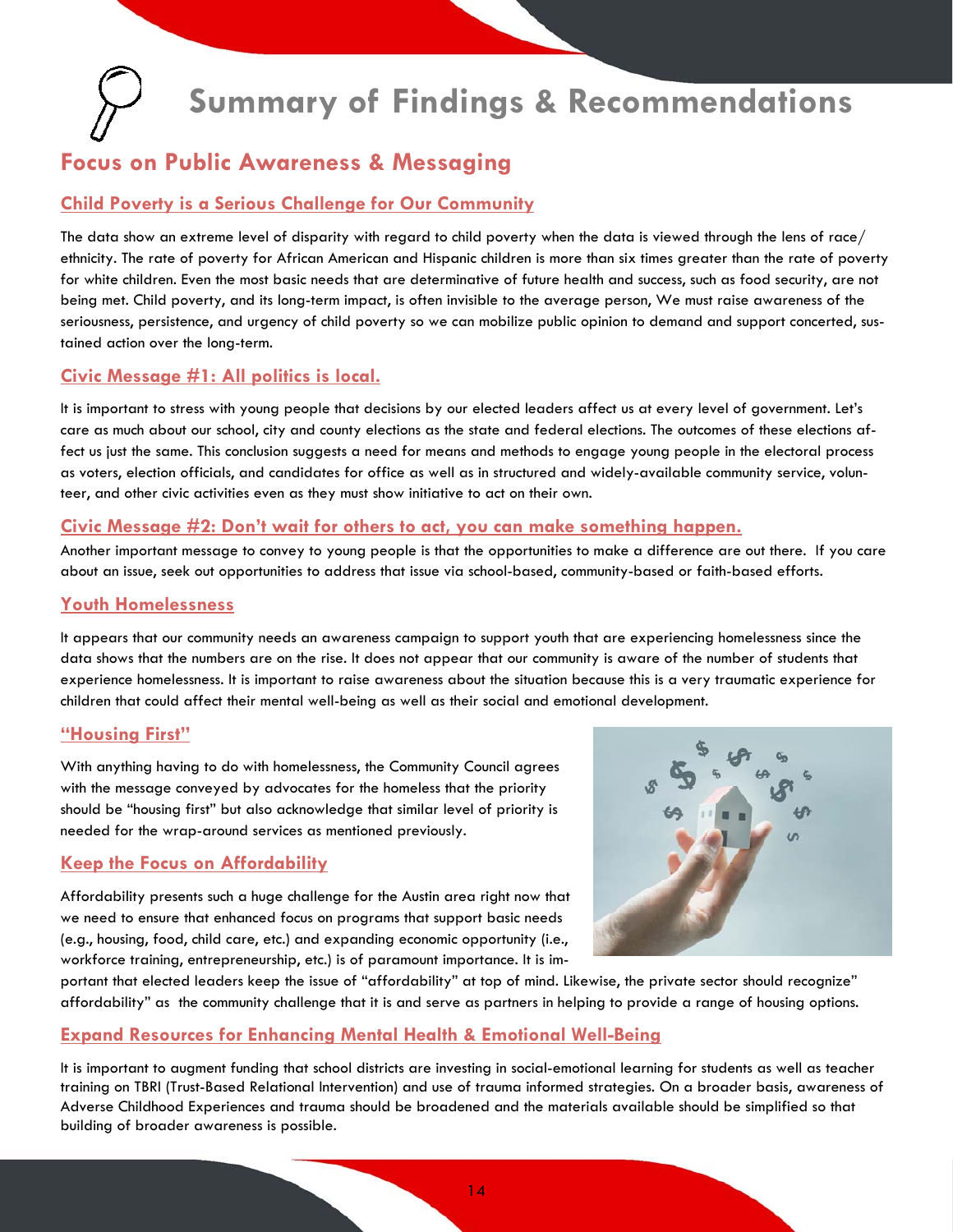

## **Take a Systems Approach to Addressing Challenges Faced by Families**

#### **Develop Clear Pathways for Accessing Services**

There appears to be a need to develop clear pathways that families can use to access services that they need (e.g., healthcare, housing, workforce training, child care, etc.). If such tools could be created, it would make it easier for families to learn what services are provided, where services are provided and who qualifies for those services. The Community Council also discussed the idea of creating an understanding of the "pathways" that an individual or family could follow to enhance their quality of life.

#### **Consider the Impact of the Physical Environment on Equity & Opportunity**

Since "where you live" has been identified as a predictor of a variety of life outcomes, then we should consolidate data and mapping of the geographic distribution of critical infrastructure and public programs/resources and use this information to inform decisions relating to policy and budget.

#### **Help the Public Understand What is Happening with State/Federal Legislation**

Since programs and resources that assist families living in poverty are frequently now being considered for reduction or elimination, it would be a useful resource to track what is happening from a legislative standpoint relating to children and families living in poverty. This would include the status of CHIP and Medicaid funding for our local community.

#### **Community Schools as a Cross-Jurisdictional Approach to Serving Families**

The "community schools" model is an approach that connects schools, parents, and community partners to ensure that children and families have what they need to succeed. Many of the needs highlighted in this report could be addressed if a robust community schools model can be advanced. The Greater Austin Community Schools Coalition has been developing a plan that details how family needs may effectively be addressed via the community schools model and includes a focus on a comprehensive family needs/risk assessment and wraparound services for the entire family, including: early childhood education; expanded learning and enrichment time; studentcentered learning; health and wellness; family stability; and workforce development.